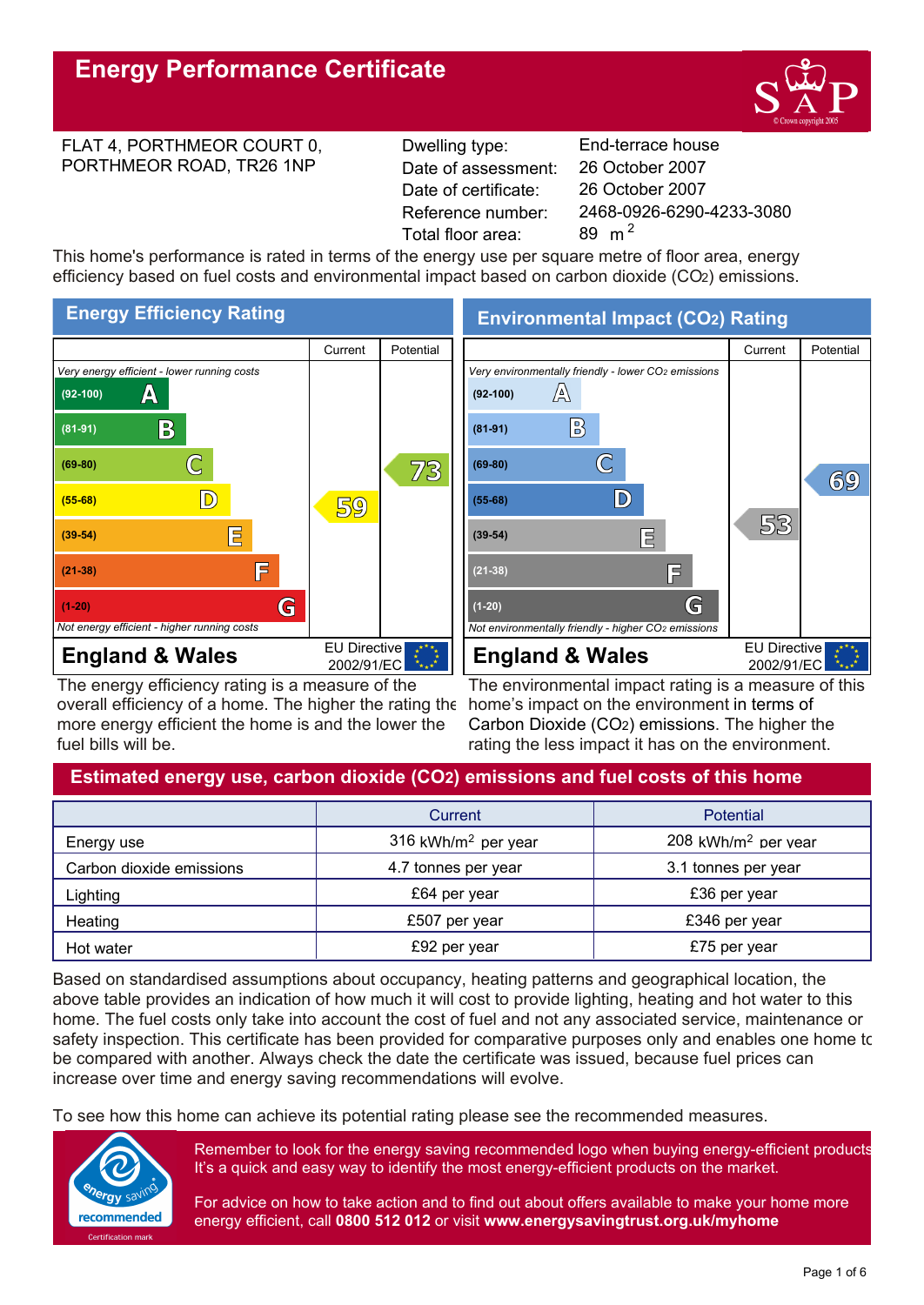## **About this document**

The Energy Performance Certificate for this dwelling was produced following an energy assessment undertaken by a qualified assessor, accredited by Elmhurst Energy Systems, to a scheme authorised by the Government. This certificate was produced using the RdSAP 2005 assessment methodology and has been produced under the Energy Performance of Buildings (Certificates and Inspections)(England and Wales) Regulations 2007. A copy of the certificate has been lodged on a national register.

| Assessor's accreditation number:<br>Assessor's name:<br>Company name/trading name: | EES/001063<br>Nigel Smith<br>Nigel Smith     |
|------------------------------------------------------------------------------------|----------------------------------------------|
| Address:                                                                           | 5 Sherford Road, Elburton, Plymouth, PL9 8DQ |
|                                                                                    |                                              |
| Phone number:                                                                      | 01752 402843                                 |
| Fax number:                                                                        |                                              |
| E-mail address:                                                                    | nigelsmith@southwestenergysurveyors.co.uk    |
| Related party disclosure:                                                          |                                              |

# **If you have a complaint or wish to confirm that the certificate is genuine**

Details of the assessor and the relevant accreditation scheme are on the certificate. You can get contact details of the accreditation scheme from our website at www.elmhurstenergy.co.uk together with details of their procedures for confirming authenticity of a certificate and for making a complaint.

# **About the bulding's performance ratings**

The ratings on the certificate provide a measure of the building's overall energy efficiency and its environmental impact, calculated in accordance with a national methodology that takes into account factors such as insulation, heating and hot water systems, ventilation and fuels used. The average energy efficiency rating for a dwelling in England and Wales is band E (rating 46).

Not all buildings are used in the same way, so energy ratings use 'standard occupancy' assumptions which may be different from the specific way you use your building. Different methods of calculation are used for homes and for other buildings. Details can be found at www.communities.gov.uk/epbd.

Buildings that are more energy efficient use less energy, save money and help protect the environment. A building with a rating of 100 would cost almost nothing to heat and light and would cause almost no carbon emissions. The potential ratings in the certificate describe how close this building could get to 100 if all the cost effective recommended improvements were implemented.

# **About the impact of buildings on the environment**

One of the biggest contributors to global warming is carbon dioxide. The way we use energy in buildings causes emissions of carbon. The energy we use for heating, lighting and power in homes produces over a quarter of the UK's carbon dioxide emissions and other buildings produce a further one-sixth.

The average household causes about 6 tonnes of carbon dioxide every year. Adopting the recommendations in this report can reduce emissions and protect the environment. You could reduce emissions even more by switching to renewable energy sources. In addition there are many simple every day measures that will save money, improve comfort and reduce the impact on the environment, such as:

- Check that your heating system thermostat is not set too high (in a home, 21°C in the living room is suggested) and use the timer to ensure you only heat the building when necessary.
- Make sure your hot water is not too hot a cylinder thermostat need not normally be higher than 60°C.
- Turn off lights when not needed and do not leave appliances on standby. Remember not to leave chargers (e.g. for mobile phones) turned on when you are not using them.

## **Visit the Government's website at www.communities.gov.uk to:**

- Find how to confirm the authenticity of an energy performance certificate • Find how to confirm the authenticity of an energy performance certificate <br>• Find how to make a complaint about a certificate or the assessor who p<br>• Learn more about the national register where this certificate has been
- Find how to make a complaint about a certificate or the assessor who produced it
- Learn more about the national register where this certificate has been lodged  $\vert$
-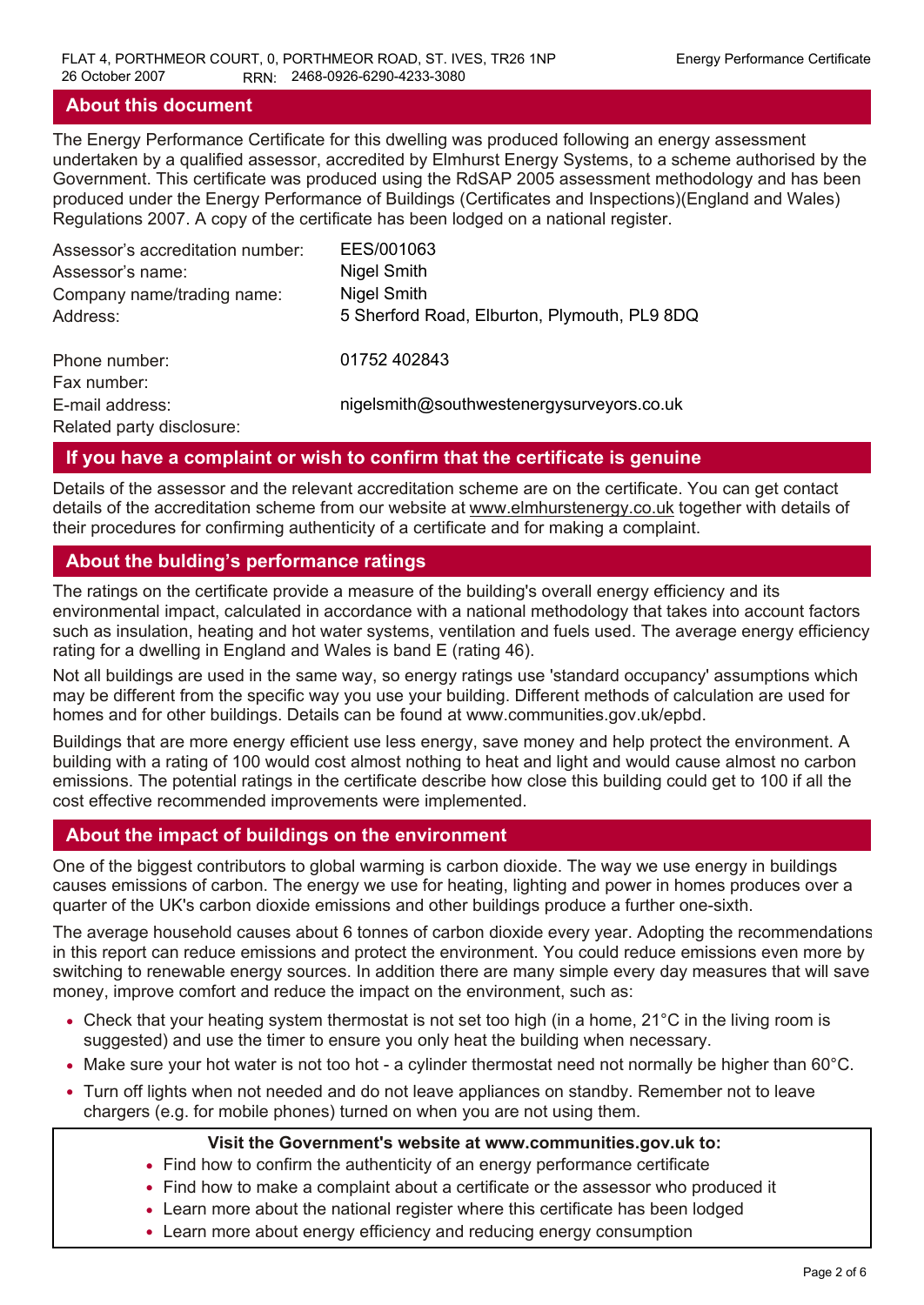FLAT 4, PORTHMEOR COURT 0, PORTHMEOR ROAD, TR26 1NP

Date of certificate:

Reference number: 2468-0926-6290-4233-3080 26 October 2007

# **Summary of this home's energy performance related features**

The following is an assessment of the key individual elements that have an impact on this home's performance rating. Each element is assessed against the following scale: Very poor /Poor / Average / Good / Very good.

|                       |                                                     | Current performance      |                                                                                     |
|-----------------------|-----------------------------------------------------|--------------------------|-------------------------------------------------------------------------------------|
| Elements              | Description                                         | <b>Energy Efficiency</b> | Environmental<br>Average<br>Average<br>Very poor<br>Good<br>Poor<br>Good<br>Average |
| <b>Walls</b>          | Cavity wall, as built, partial insulation (assumed) | Average                  |                                                                                     |
| Roof                  | Pitched, 100 mm loft insulation                     | Average                  |                                                                                     |
| Floor                 | Solid, no insulation (assumed)                      |                          |                                                                                     |
| <b>Windows</b>        | Single glazed                                       | Very poor                |                                                                                     |
| Main heating          | Boiler and radiators, mains gas                     | Good                     |                                                                                     |
| Main heating controls | Programmer, TRVs and bypass                         | Poor                     |                                                                                     |
| Secondary heating     | None                                                |                          |                                                                                     |
| Hot water             | From main system                                    | Good                     |                                                                                     |
| Lighting              | Low energy lighting in 25% of fixed outlets         | Average                  |                                                                                     |
|                       | Current energy efficiency rating                    | D 59                     |                                                                                     |
|                       | Current environmental impact (CO2) rating           |                          | E 53                                                                                |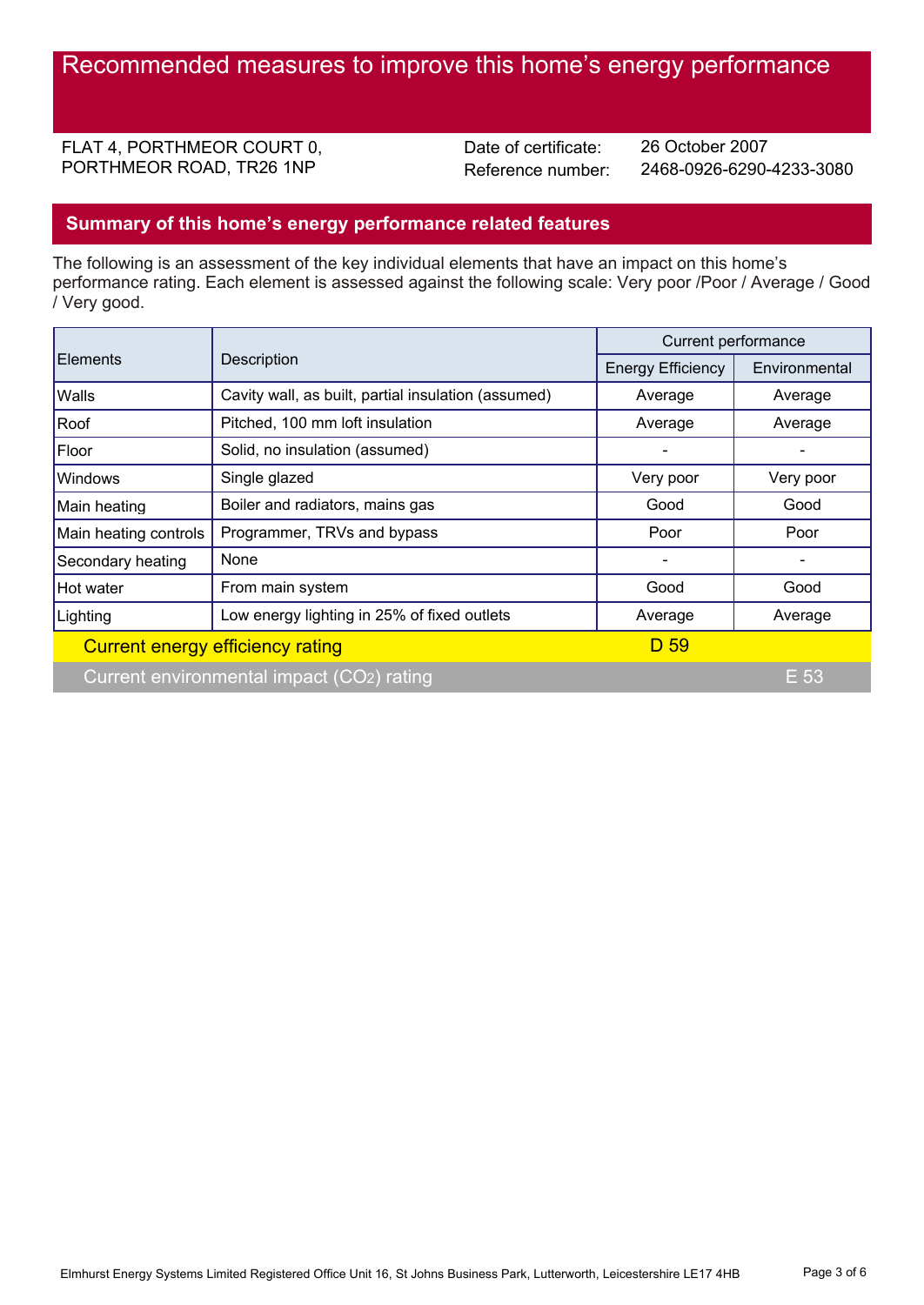# **Recommendations**

The measures below are cost effective. The performance ratings after improvement listed below are cumulative, that is they assume the improvements have been installed in the order that they appear in the table.

|                                                | <b>Typical savings</b> | Performance ratings after improvement |                      |
|------------------------------------------------|------------------------|---------------------------------------|----------------------|
| Lower cost measures (up to £500)               | per year               | Energy efficiency                     | Environmental impact |
| 1 Cavity wall insulation                       | £103                   | D 66                                  | D <sub>62</sub>      |
| 2 Low energy lighting for all fixed outlets    | £22                    | D 68                                  | D 62                 |
| <b>Sub-Total</b>                               | £125                   |                                       |                      |
| Higher cost measures (over £500)               |                        |                                       |                      |
| 3 Upgrade heating controls                     | £30                    | C 70                                  | D 65                 |
| 4 Replace boiler with Band A condensing boiler | £50                    | C 73                                  | C 69                 |
| Total                                          | £205                   |                                       |                      |
| Potential energy efficiency rating             |                        | C 73                                  |                      |
| Potential environmental impact (CO2) rating    |                        |                                       | C <sub>69</sub>      |

# **Further measures to achieve even higher standards**

The further measures listed below should be considered in addition to those already specified if aiming for the highest possible standards for this home.

|                                            | 5 Replace single glazed windows with low-E double<br>glazing | £54 | C 77 | C <sub>73</sub> |  |
|--------------------------------------------|--------------------------------------------------------------|-----|------|-----------------|--|
|                                            | 6 Solar photovoltaics panels, 25% of roof area               | £27 | C 78 | C <sub>75</sub> |  |
|                                            | <b>Enhanced energy efficiency rating</b>                     |     | C 78 |                 |  |
| Enhanced environmental impact (CO2) rating |                                                              |     | C 75 |                 |  |

Improvements to the energy efficiency and environmental impact ratings will usually be in step with each other. However, they can sometimes diverge because reduced energy costs are not always accompanied by a reduction in carbon dioxide (CO2) emissions.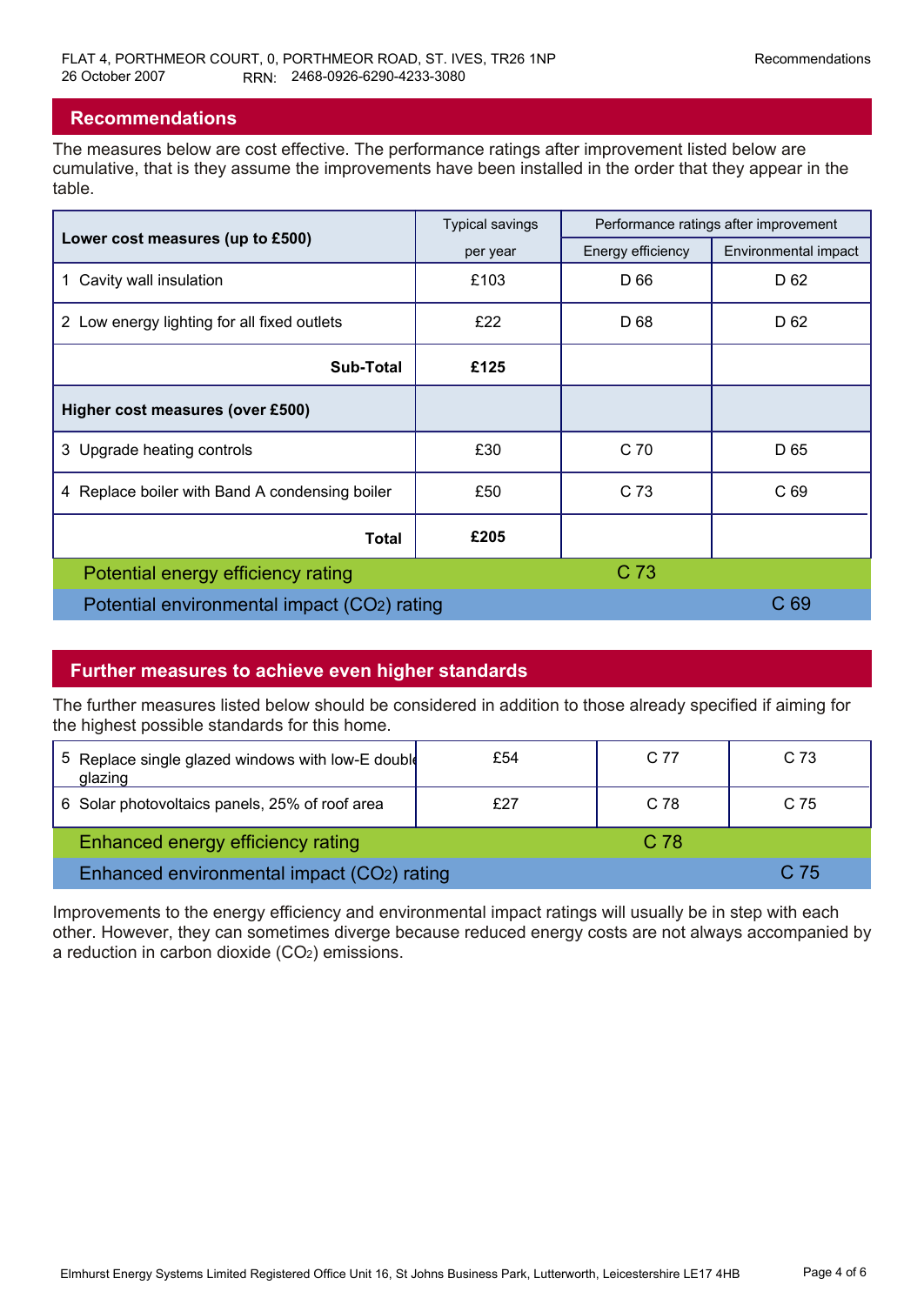# **About the cost effective measures to improve this home's energy ratings**

#### **Lower cost measures (typically up to £500 each)**

These measures are relatively inexpensive to install and are worth tackling first. Some of them may be installed as DIY projects. DIY is not always straightforward, and sometimes there are health and safety risks, so take advice from an energy advisor before carrying out DIY improvements.

## **1 Cavity wall insulation**

Cavity wall insulation, to fill the gap between the inner and outer layers of external walls with an insulating material, reduces heat loss. The insulation material is pumped into the gap through small holes that are drilled into the outer walls, and the holes are made good afterwards. As specialist machinery is used to fill the cavity, a professional installation company should carry out this work, and they should carry out a thorough survey before commencing work to be sure that this type of insulation is right for this home. They should also provide a guarantee for the work and handle any building control issues. Further information can be obtained from National Cavity Insulation Association (http://dubois.vital.co.uk/database/ceed/cavity.html)

## **2 Low energy lighting**

Replacement of traditional light bulbs with energy saving recommended ones will reduce lighting costs over the lifetime of the bulb, and they last up to 12 times longer than ordinary light bulbs. Also consider selecting low energy light fittings when redecorating; contact the Lighting Association for your nearest stockist of Domestic Energy Efficient Lighting Scheme fittings.

#### **Higher cost measures (typically over £500 each)**

#### **3 Heating controls (room thermostat)**

The heating system should have a room thermostat to enable the boiler to switch off when no heat is required. A competent heating engineer should be asked to do this work. Insist that the thermostat switches off the boiler as well as the pump and that the thermostatic radiator valve is removed from any radiator in the same room as the thermostat.

#### **4 Band A condensing boiler**

A condensing boiler is capable of much higher efficiencies than other types of boiler, meaning it will burn less fuel to heat this property. This improvement is most appropriate when the existing central heating boiler needs repair or replacement, but there may be exceptional circumstances making this impractical. Condensing boilers need a drain for the condensate which limits their location; remember this when considering remodelling the room containing the existing boiler even if the latter is to be retained for the time being (for example a kitchen makeover). Building Regulations apply to this work, so your local authority building control department should be informed, unless the installer is registered with a competent persons scheme{1}, and can therefore self-certify the work for Building Regulation compliance. Ask a qualified heating engineer to explain the options.

## **About the further measures to achieve even higher standards**

Further measures that could deliver even higher standards for this home.

## **5 Double glazing**

Double glazing is the term given to a system where two panes of glass are made up into a sealed unit. Replacing existing single-glazed windows with double glazing will improve comfort in the home by reducing draughts and cold spots near windows. Double-glazed windows may also reduce noise, improve security and combat problems with condensation. Building Regulations apply to this work, so either use a contractor who is registered with a competent persons scheme{1} or obtain advice from your local authority building control department.